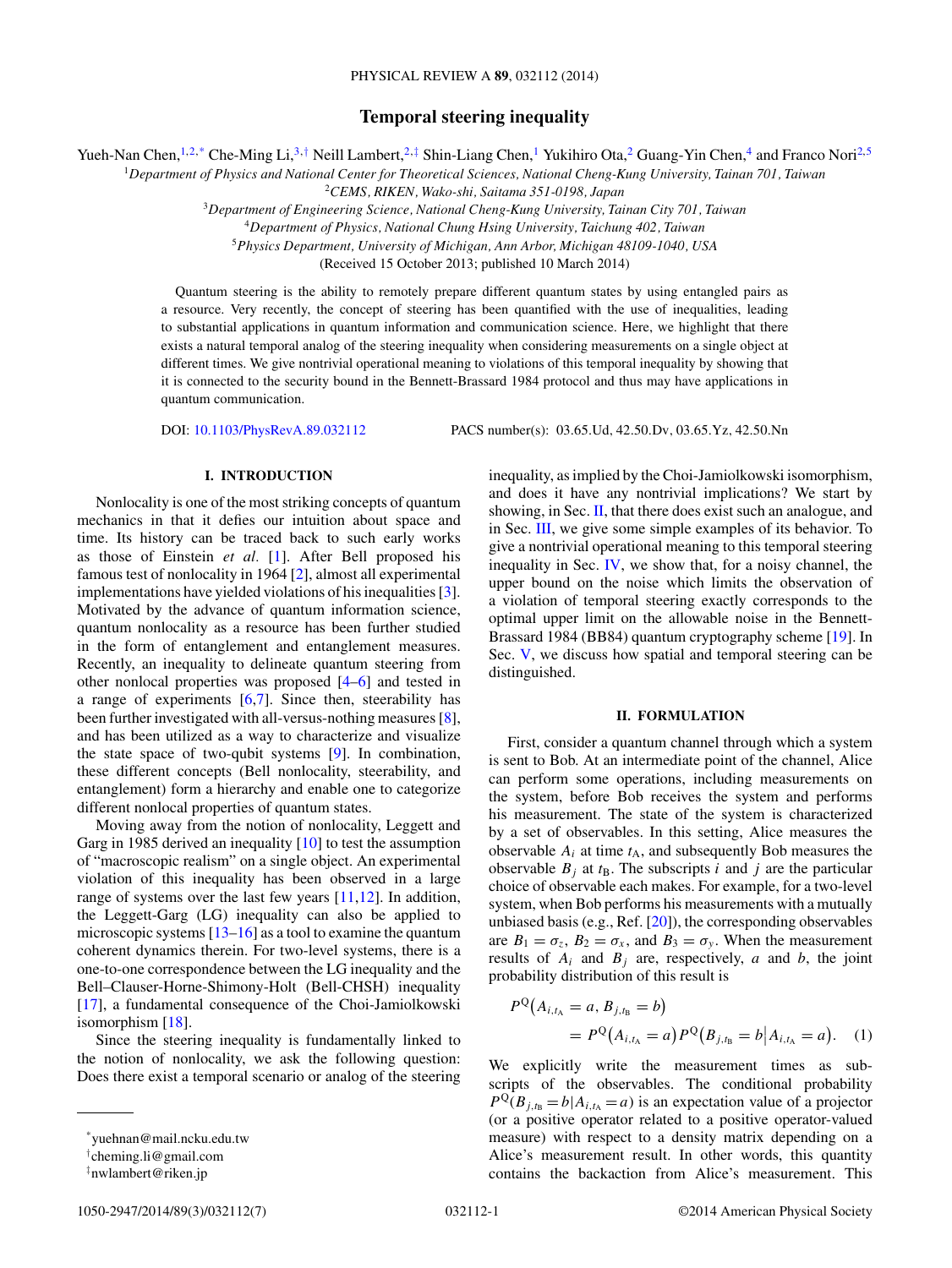<span id="page-1-0"></span>

FIG. 1. (Color online) Temporal scenario of the steering inequality. An object may be sent into different channels with probability distribution  $q_{\lambda}$ . Alice claims that the noninvasive measurement is performed at the earlier time  $t_A$ , whereas Bob performs the trusted quantum measurement at the later time  $t_{\text{B}}$ .

backaction can change the quantum dynamics after the measurement.

Now, to obtain a temporal steering inequality, we consider an alternative model to describe the aforementioned scenario. In this model, Bob receives a system that is sent to him through one of several different channels, chosen randomly, as seen in Fig. 1. Furthermore, the choice of Alice's measurement observable has no influence on the state of the system Bob receives, apart from furnishing information about which channel it is sent through. In the temporal scenario, this can only arise from variations of three possible scenarios: first, Alice simply does not have access to Bob's system, and is "making up" her measurement results. Second, Alice does have access to Bob's system but the influence of her measurement choice is washed out by the noise in the channel, before Bob receives the system. Third, Alice cannot measure Bob's qubit, but can determine something about which channel the system passed through.

The above setting can be regarded as a multichannel protocol with probability distribution  $q_{\lambda}$ , as seen in Fig. 1. The classical random variable *λ* specifies a given type of channel. Both Alice and Bob do not have *a priori* knowledge about *qλ*. We assume that (i) Bob trusts only his measurement results and (ii) Alice's choice of measurement has no influence on the state Bob receives. Instead of Eq.  $(1)$ , the joint probability distribution can be written as

$$
P(A_{i,t_{A}} = a, B_{j,t_{B}} = b) = \sum_{\lambda} q_{\lambda} P_{\lambda} (A_{i,t_{A}} = a) P_{\rho_{\lambda}}^{Q} (B_{j,t_{B}} = b),
$$
\n(2)

where  $\sum_{\lambda} q_{\lambda} = 1$ . The conditional probability  $P_{\lambda}(A_{i,t_{\lambda}} = a)$ is associated with Alice's (noninvasive) measurement at time *t*A. The quantum state for the channel *λ* is evolved into *ρλ* at time *t*<sub>B</sub>. Bob obtains the conditional probability  $P_{\rho_\lambda}^{\mathbf{Q}}(B_{j,t_\mathbf{B}} = b)$ that quantum mechanics gives (i.e., an expectation value with respect to  $\rho_{\lambda}$ ).

Using Eq. (2), we can derive the temporal analog of the steering inequality. Hereafter, we focus on the case when the object is a two-level (or a two-valued) system in which the observable takes either +1 or −1. The observables *A* and *B* are the Pauli matrices. We stress that the formula (2) is essentially the same as in the context of the (spatial) quantum steering inequality [\[4\]](#page-6-0), where the notion of noninvasive measurement is the analog to locality. Following the techniques in Ref. [\[6\]](#page-6-0),

the temporal steering inequality is

$$
S_N \equiv \sum_{i=1}^N E\big[\big\langle B_{i,t_{\rm B}}\big\rangle_{A_{i,t_{\rm A}}}^2\big] \leq 1,\tag{3}
$$

where  $N(=2 \text{ or } 3)$  is the number of mutually unbiased measurements that Bob implements on his qubit, and

$$
E[(B_{i,t_{\rm B}})_{A_{i,t_{\rm A}}}^2] \equiv \sum_{a=\pm 1} P(A_i = a) (B_{i,t_{\rm B}})_{A_{i,t_{\rm A}}=a}^2, \tag{4}
$$

with

$$
P(A_{i,t_{A}} = a) \equiv \sum_{\lambda} q_{\lambda} P_{\lambda}(A_{i,t_{A}} = a), \qquad (5)
$$

and Bob's expectation value conditioned on Alice's result is defined as

$$
\langle B_{i,t_{\rm B}} \rangle_{A_{i,t_{\rm A}}=a} \equiv \sum_{b=\pm 1} b \, P\big(B_{i,t_{\rm B}}=b \big| A_{i,t_{\rm A}}=a \big). \tag{6}
$$

The inequality  $(3)$  comes from the fact that two observables in a mutually unbiased basis are noncommutative. If the inequality is violated, it implies Alice's choice of measurement basis influences Bob's measurement outcomes, and that the channel has not erased the influence of this choice.

### **III. EXAMPLES**

For illustrative purposes, we first consider an example of a single qubit that undergoes Rabi oscillations due to the dynamics given by the Hamiltonian evolution,  $H' = \hbar g(\sigma_+ + \sigma_-)$ , where *g* is the Rabi frequency, and  $\sigma_+$  and  $\sigma_-$  are the raising and lowering operators of the qubit, respectively. In addition, the qubit is also subject to an intrinsic Markovian decay process in Lindblad form, so that the total evolution of the density matrix can be expressed as

$$
\dot{\rho} = \frac{1}{i\hbar} [H', \rho] + \frac{\gamma}{2} (2\sigma_- \rho \sigma_+ - \sigma_+ \sigma_- \rho - \rho \sigma_+ \sigma_-), \quad (7)
$$

where  $\gamma$  is the decay rate of the qubit. Assuming that the qubit is initially in the mixed state,

$$
\rho_{t=0} = \begin{pmatrix} \frac{1}{2} & 0\\ 0 & \frac{1}{2} \end{pmatrix}, \tag{8}
$$

one first performs a measurement along the  $\hat{x}$ ,  $\hat{y}$ , or  $\hat{z}$  direction at time  $t_A = 0$ , to mimic the action of Alice in Fig. 1. After the system evolves to time *t*, the second measurement is implemented along a mutually unbiased basis. The various measurement outcomes are sorted and arranged conditionally, and the steering parameter is calculated.

In Fig. [2,](#page-2-0) we plot the steering parameter  $S_3$  as a function of the evolution time. For short times  $(t \to 0)$ , the steering parameter always violates the bound and reaches the value of 3. To understand this, let us recall the spatial steering inequality. Suppose Alice and Bob share a Werner state of visibility *V* ,

$$
\rho_w = V |\psi_-\rangle \langle \psi_-| + (1 - V)/4, \tag{9}
$$

where  $|\psi_-\rangle\langle\psi_-\rangle$  is the Bell singlet state. After Alice performs her measurements (along the  $\hat{x}$ ,  $\hat{y}$ , and  $\hat{z}$  directions), some of the possible reduced, measurement-conditioned density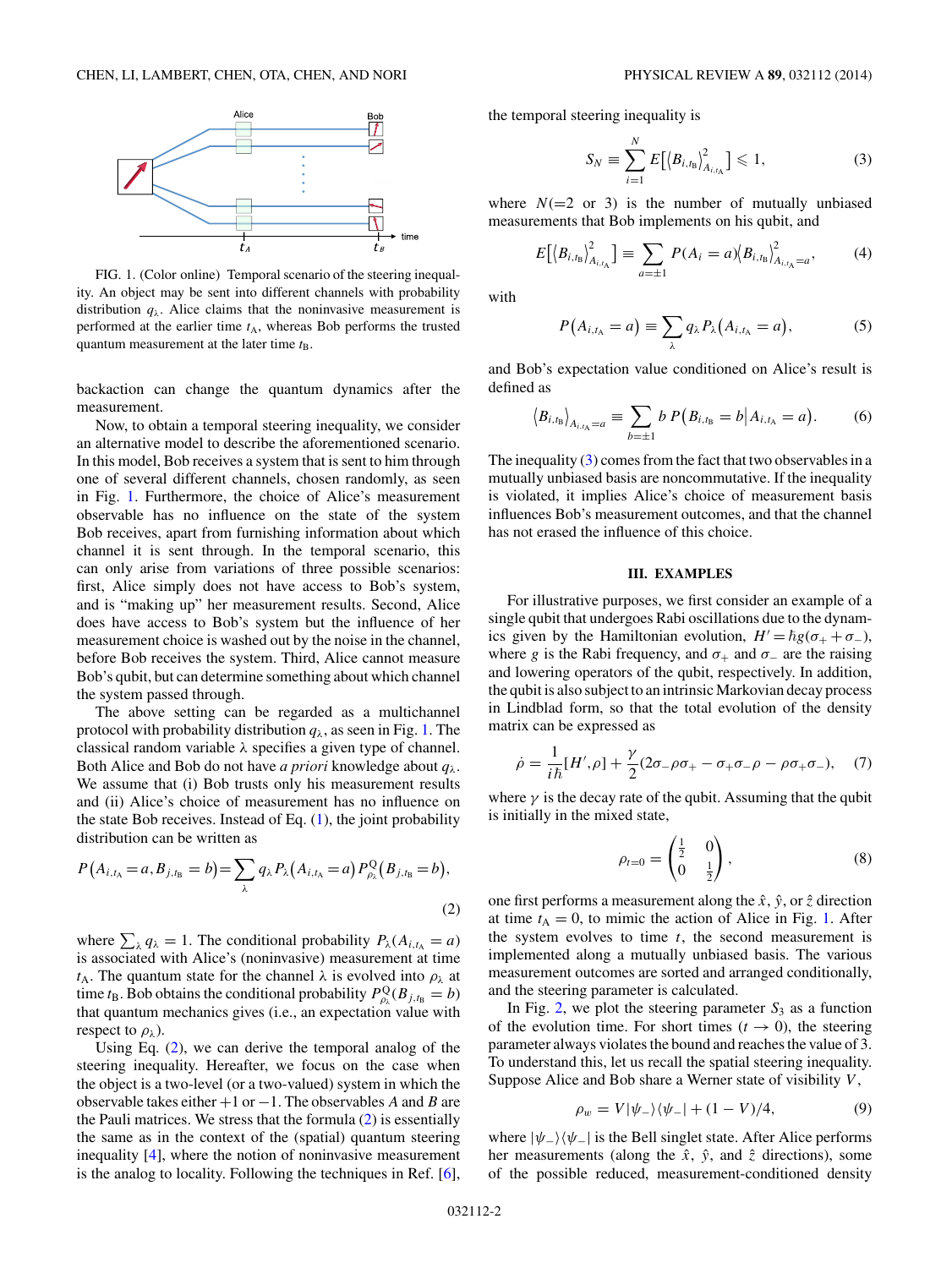<span id="page-2-0"></span>

FIG. 2. (Color online) The temporal steering parameter  $S_3$  of a qubit initially prepared in the mixed state undergoes Rabi oscillations with the coherent Rabi frequency *g* and the intrinsic decay rate *γ* . In all figures,  $\hbar = 1$ . The black solid, red dashed, and blue dotted curves represent the results of  $g = 9\gamma$ ,  $4\gamma$ , and  $2\gamma$ , respectively.

matrices of Bob's system, before Bob's measurements are made, can be written as follows:

$$
\rho_{\sigma_z,+1} = \begin{pmatrix} \frac{1-V}{2} & 0\\ 0 & \frac{1+V}{2} \end{pmatrix}, \quad \rho_{\sigma_x,+1} = \begin{pmatrix} \frac{1}{2} & -\frac{V}{2}\\ -\frac{V}{2} & \frac{1}{2} \end{pmatrix}.
$$
 (10)

Since the steering parameter is the summation of the results along different unbiased bases, it is the differences in the coherence terms (*V* in the off-diagonal element) that give the violation of the inequality.

Returning to the temporal analog of the steering inequality, similar results occur. When Alice performs the first measurements along a certain basis, the qubit is projected into the corresponding state. From the viewpoint of a given basis (for example, the  $\hat{z}$  basis), the measurement creates coherence in the density matrix if the measurement is along another mutually unbiased  $\hat{x}$  or  $\hat{y}$  direction. If Bob immediately performs the second measurements after Alice's measurement, the influence of Alice's choice of measurement is as large as it can be, resulting in the violations of the bound. Another phenomenon worth mentioning is that the violation may reoccur at later times if the frequency *g* is strong enough (compared with the decay rate  $\gamma$ ). This feature resembles a similar effect in the Leggett-Garg inequality, where violations are periodic in time. In Appendix [A,](#page-4-0) we consider an extension of this example, where revivals also occur due to strong interactions with a quantum environment. Ultimately, a violation of the temporal steering inequality means that there are significant quantum correlations between measurements at different times. However, unlike in the Leggett-Garg and Bell inequality cases, one should be wary of implementing

any version of the steering inequality as a kind of quantum witness, as it is, of course, trivially violated by a two-partite classical hidden-variable model. A summary of the various spatial and temporal inequalities is given in Table I.

#### **IV. QUANTUM CRYPTOGRAPHY**

It is well known that the spatial steering inequality has some promising applications in quantum communication and quantum cryptography [\[6,21\]](#page-6-0). Here, we discuss how the temporal steering inequality has directly analogous applications. In particular, as with the spatial steering inequality [\[21\]](#page-6-0) and the CHSH inequality [\[22\]](#page-6-0), the temporal steering inequality can be used to directly test the suitability of a quantum channel for certain quantum cryptography protocols. However, unlike the spatial steering inequality, one does not need to resort to entanglement-based schemes, but can directly work with the BB84 and related protocols [\[19,21,23\]](#page-6-0).

Typically, in the BB84 protocol, one needs to check whether a state sent from Alice to Bob, from which they wish to construct their private key, is being measured by a third person, Eve. To do this, Alice and Bob have to compare their measurement results using a subensemble of their qubits. The eavesdropping by Eve is equivalent to an environment acting on the quantum state, or losses in a noisy channel. Thus, in any real implementation of BB84, there is an upper limit to how noisy the channel can be; otherwise, the possible effect of Eve's measurements cannot be distinguished from that noise.

As an example, let us evaluate the average bit error rate that Alice and Bob will find when the channel is influenced by Eve's measurements. Alice performs her projective measurement on an initial state  $\rho_0$ , producing the state  $\rho_{A,\mu}$ , with  $\mu = (i,a)$ . The subscript  $\mu$  represents the choice of measurement direction  $(i = \hat{z}, \hat{x})$  and the measured value  $(a = \pm 1)$ . Alice then sends this state to Bob through a quantum channel, during which Eve tries to eavesdrop and measure the state of the system. We denote the state Bob receives as  $\rho_{B,\mu}$ . The average bit error rate can be written by

$$
R_{\rm err} = \frac{1}{2} \sum_{\mu} P^{\rm Q}(A_{i,t_{\rm A}} = a) [1 - \text{Tr}(\sqrt{\rho_{\rm A,\mu}} \rho_{\rm B,\mu} \sqrt{\rho_{\rm A,\mu}})]. \quad (11)
$$

During the eavesdropping, Eve randomly measures the qubit along the  $\hat{z}$  ( $\hat{x}$ ) direction with probability *q* (*p*) or does nothing with probability  $1 - (p + q)$  (under the constraint of  $p + q \le 1$ ). The effect of this process on the state that Bob receives can be shown to be (see Appendix [C\)](#page-5-0)

$$
R_{\rm err} = \frac{1}{4}(p+q). \tag{12}
$$

TABLE I. A summary of the definitions of the various spatial and temporal inequalities. Particular examples of the spatial inequalities (the Bell inequality and the steering inequality) are shown on the left, with their corresponding temporal analogues on the right.

| CHSH inequality                                                                                                   | Leggett-Garg inequality                                                                                                                                        |
|-------------------------------------------------------------------------------------------------------------------|----------------------------------------------------------------------------------------------------------------------------------------------------------------|
| $ \langle B_1 A_1\rangle + \langle B_1 A_2\rangle + \langle B_2 A_1\rangle - \langle B_2 A_2\rangle  \leqslant 2$ | $ \langle A_{i,t}, A_{i,t_1}\rangle + \langle A_{i,t_1}, A_{i,t_2}\rangle + \langle A_{i,t_4}, A_{i,t_3}\rangle - \langle A_{i,t_4}, A_{i,t_1}\rangle  \leq 2$ |
| Steering inequality                                                                                               | Temporal steering inequality                                                                                                                                   |
| $\sum_{i=1}^N E[\langle B_i \rangle_{A_i}^2] \leqslant 1$                                                         | $\sum_{i=1}^N E[\langle B_{i,t_\text{B}}\rangle_{A_{i,t_\text{A}}}^2] \leqslant 1$                                                                             |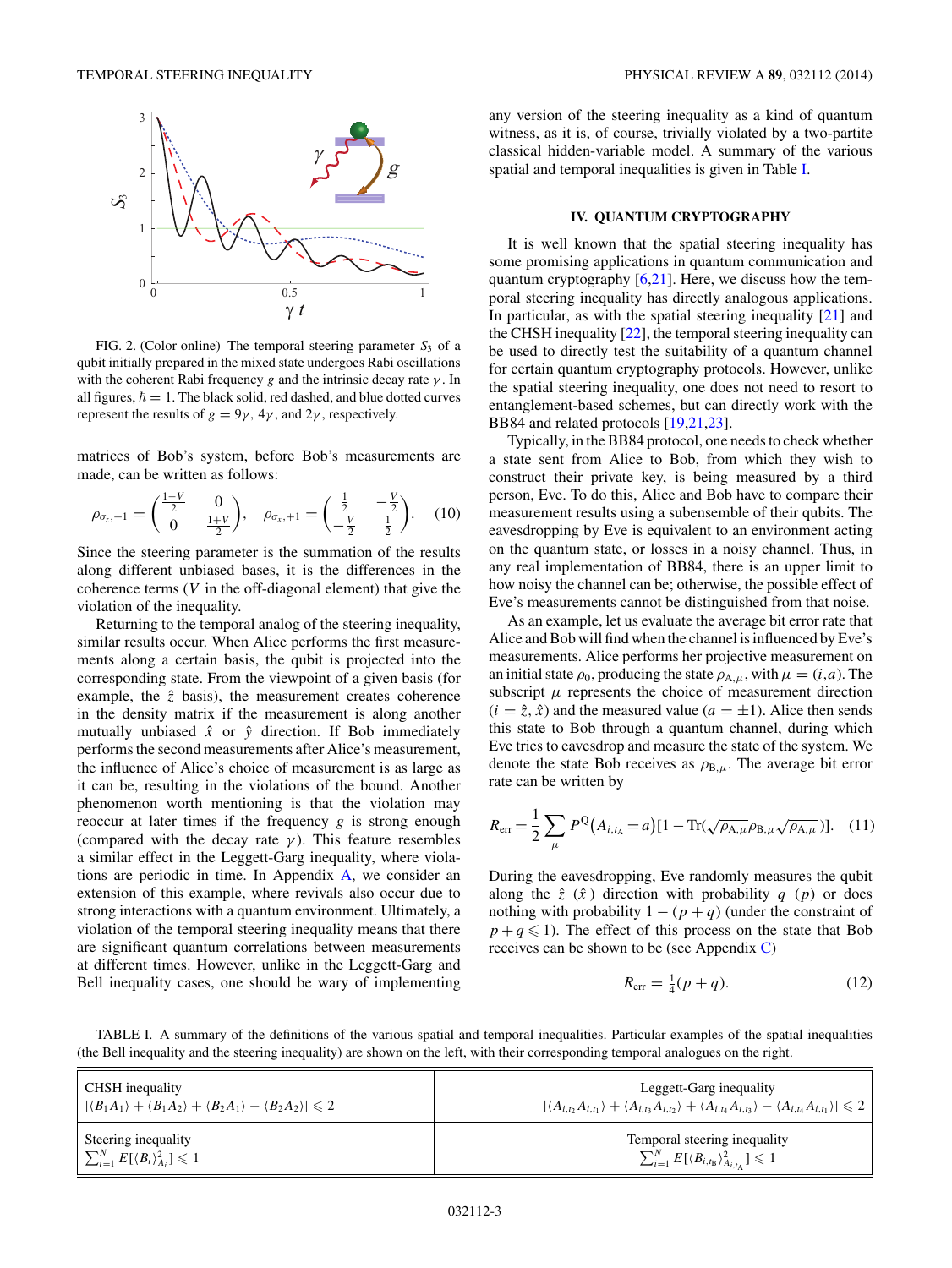<span id="page-3-0"></span>

FIG. 3. (Color online) The steering parameter  $S_2$  under the disturbance by the third party, Eve, with the probabilities of measurements  $q$  (along the  $\hat{z}$  direction) and  $p$  (along the  $\hat{x}$  direction).

What is the minimum error that Eve can introduce and still gain sufficient information to capture the shared key of Alice and Bob? The optimal upper bound [\[22\]](#page-6-0) allowable in a quantum channel so that the channel is still useful for BB84, and in corollary the minimum error rate Eve can induce while still extracting useful information, is in the case when the effect of Eve's actions in each basis is equal, i.e., when  $p = q$ . When Eve adopts a strategy that relies just on independent attacks on each qubit, the optimal scenario was found [\[22,24\]](#page-6-0) to be set by the equation  $2(1 - 2R_{\text{err}})^2 - 1 = 0$ , which gives a threshold error rate of  $R_{\text{err}}(p = q) = 0.146447$ .

How are BB84 and the error rate of a channel related to temporal steering? Since Eve's action can be described as a quantum channel (see Appendix [B\)](#page-4-0), we can see a direct relationship between the error rate and the violation of the temporal steering inequality; if the loss in the channel is too large, the steering inequality is not violated. To make things concrete, we focus on the temporal steering parameter for  $N = 2$ . This is a reasonable choice because in the standard BB84 scheme one performs measurements along either the  $\hat{z}$  or  $\hat{x}$  direction. One finds that, for the quantum channel described above,

$$
S_2 = (1 - p)^2 + (1 - q)^2.
$$
 (13)

As shown in Fig. 3, Eq. [\(3\)](#page-1-0) implies an upper bound of *S*<sup>2</sup> equal to unity.

Considering the scenario mentioned above, when Eve's measurements are equally distributed ( $p = q$ ), from the roots of setting Eq.  $(13)$  equal to unity, one also finds that the steering inequality reduces to  $2(1 - 2R_{\text{err}})^2 - 1 = 0$ . The steering inequality bound and the BB84 threshold are equivalent. In other words, the boundary of steerability is set by the optimal error rate for the BB84 protocol, and vice versa. A similar result was also observed by extending BB84 into an entanglement utilizing protocol and calculating the violation of a Bell inequality [\[25\]](#page-6-0).

However,  $R_{\text{err}}(p = q) = 0.146447$  is still not the minimum noise that Eve can induce. She can resort to so-called coherent attacks where she can access multiple qubits and operate on them at the same time. In this case [\[22\]](#page-6-0), it was found that the minimum error rate was 11%. Recently, Branciard *et al.* [\[21\]](#page-6-0) showed that the key length in that case could be mapped to a different type of spatial steering inequality based on conditional entropies between Alice and Bob's qubits, in analogy to the entropic Bell and Leggett-Garg inequalities [\[26–28\]](#page-6-0). One can again map this entropic steering inequality into the temporal domain, which has the same error bound as the spatial one, producing a temporal entropic steering inequality:

$$
S_2^{(E)} \equiv \sum_{i=1}^2 H(B_{i,t_{\rm B}}|A_{i,t_{\rm A}}) \geq 1,
$$

where the average conditional entropies are defined as

$$
H(B_{i,t_{\rm B}}|A_{i,t_{\rm A}}) = \sum_{a=\pm 1} P(A_i = a)H(B_i|a) \tag{14}
$$

and

$$
H(B_i|a) = -\sum_{b=\pm} P(B_i = b|a) \log_2 P(B_i = b|a). \quad (15)
$$

One can again [\[21\]](#page-6-0) relate this to a bit error rate (assuming it is again equal in both bases), which reduces to

$$
1 - 2h(R_{\rm err}) \leqslant 0,\tag{16}
$$

where

$$
h(R_{\text{err}}) = -R_{\text{err}} \log_2 R_{\text{err}} - (1 - R_{\text{err}}) \log_2 (1 - R_{\text{err}}). \quad (17)
$$

Ultimately, one may consider temporal steering inequalities as a benchmark for validating the usability of a quantum channel for BB84. The connection discussed here, between BB84 and steerability, is both natural and physical because of the Choi-Jamiolkowski isomorphism [\[18\]](#page-6-0) and the known symmetry between BB84 and entanglement-based protocols [\[25\]](#page-6-0). However, it allows one to consider BB84 protocols [\[21,23\]](#page-6-0) in a practical and direct way. Possible generalization to other protocols [\[29\]](#page-6-0) deserves further investigation.

Finally, one may ask what are the relative merits of steerability versus full Bell nonlocality in terms of their ability to characterize a quantum channel? For cryptography schemes based on entangled pairs, encoding using two mutually unbiased bases, and an eavesdropper strategy based on an independent attack, both the Bell inequality violation, the steering inequality violation, and BB84 are limited by the same bit error rate (14*.*6%). In the entanglement-based spatial scenario, Alice and Bob typically attempt to share an entangled singlet state. The effect of Eve inducing errors on this state, due to measuring equally in two bases, means that the state that Alice and Bob receive is a Werner state. The Werner state is one of the few states where the CHSH and steering inequality violations coincide. The result by Branciard *et al.* [\[21\]](#page-6-0) discussed above suggests that, in other situations, steering inequalities, and thus steering as a resource, may be more useful for validating quantum channels than Bell nonlocality (which is necessarily stricter).

#### **V. TEMPORAL ORDERING**

In a real scenario, there is a further symmetry between the temporal and spatial steering inequalities (see Fig. [4\)](#page-4-0). In both cases, Bob trusts only his measurement results and asks Alice to provide her measurement outcomes to him for comparison. From Bob's point of view, a violation of the inequality may have two possible origins (excluding nonlocal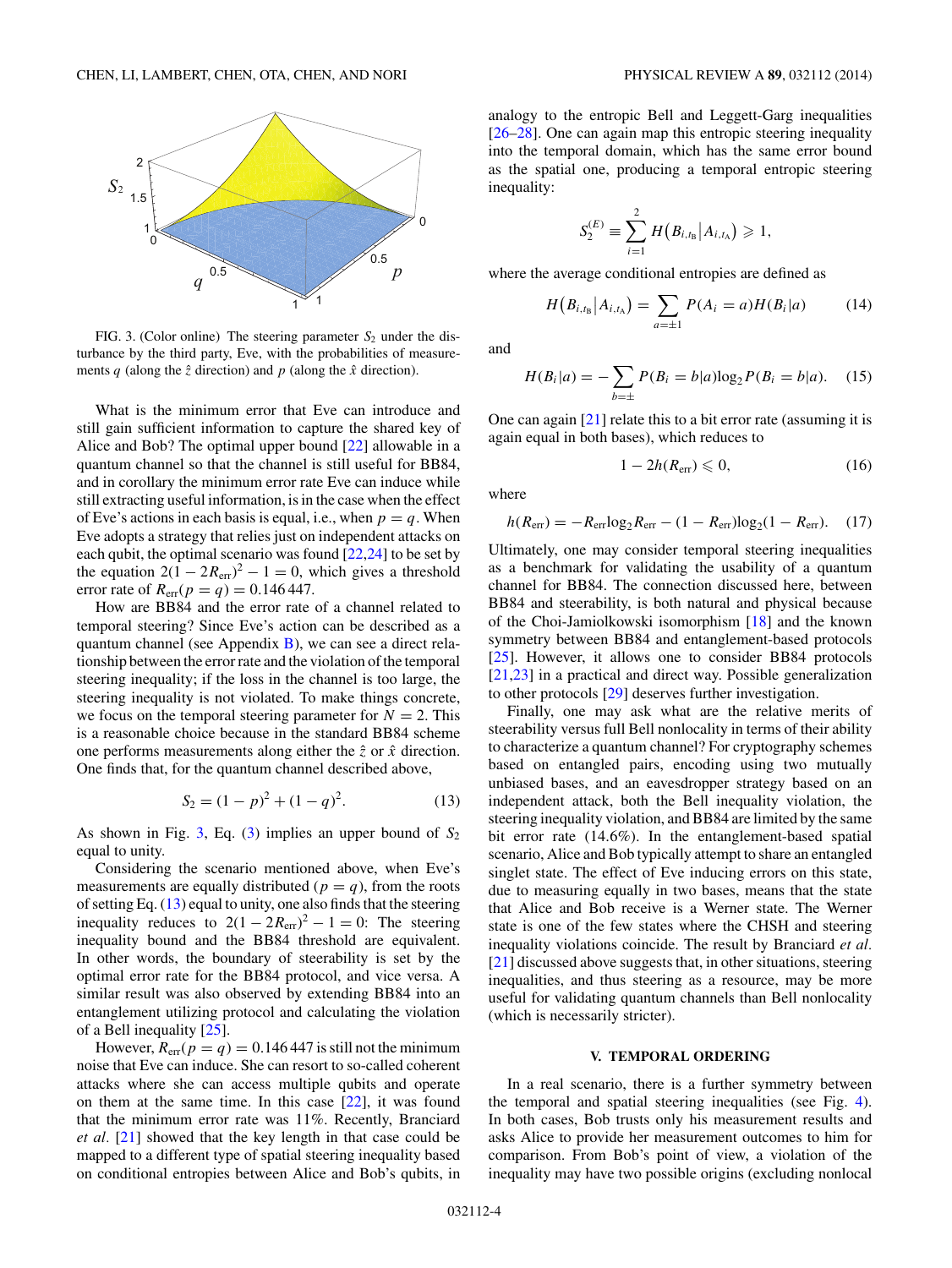<span id="page-4-0"></span>

FIG. 4. (Color online) Two possible situations that can lead to the violation of the steering inequality: (i) Bob's particle is measured by Alice at a earlier time, and (ii) Bob's particle is entangled with another one, on which Alice performs measurement.

communication between his and Alice's apparatus): (i) Bob's particle is measured by Alice at a earlier time (temporal steering) or (ii) Bob's particle is entangled with another one, on which Alice performs measurements (spatial steering).

To distinguish these two cases, the following steps could be made. (a) When Bob receives the particle, he *should not* perform his measurement immediately and also ask Alice not to perform her measurement (though, of course, she may already have done so, and on Bob's qubit in the temporal scenario). (b) Bob should ask Alice to perform her measurement following his orders, e.g., along the  $\hat{x}$ ,  $\hat{y}$ , or *z*ˆ direction. (c) After Alice reports her measurement results, Bob then performs the corresponding measurement. If Alice has already premeasured Bob's qubit then, unless Bob chooses the basis she happens to have already premeasured in, she can only make a random guess. On the other hand, for case (ii), Alice can still measure her qubit and Bob's results can be steered to give violations.

#### **VI. CONCLUSION**

In summary, we have shown that there exists a temporal scenario of the steering inequality for a single object. A strong connection to the bound on the error rate of a quantum channel in the BB84 protocol is pointed out and may have potential applications in quantum communication [\[6\]](#page-6-0).

## **ACKNOWLEDGMENTS**

This work is supported partially by the National Center for Theoretical Sciences and National Science Council, Taiwan, Grants No. NSC 101-2628-M-006-003-MY3, No. NSC 100- 2112-M-006-017, and No. NSC 102-2112-M-005-009-MY3. FN is partially supported by the RIKEN iTHES Project, MURI Center for Dynamic Magneto-Optics, JSPS-RFBR Contract No. 12-02-92100, Grant-in-Aid for Scientific Research (S), MEXT Kakenhi on Quantum Cybernetics, and the JSPS via its FIRST Program.



FIG. 5. (Color online) The temporal steering parameter  $S_3$  as a function of time. The black solid, red dashed, and blue dotted curves represent the results of  $J = 9\gamma$ ,  $4\gamma$ , and  $2\gamma$ , respectively. Inset: Schematic view of a qubit coupled to a special environment (another qubit) with the coherent coupling strength  $\hbar J$  and the intrinsic decay rate *γ* .

#### **APPENDIX A: NON-MARKOVIAN ENVIRONMENT**

When a system is coupled to an environment, it is possible that coherence between the system and the environment, i.e., entanglement, can be created during the evolution. It is interesting to know if such a coherence can also cause recurrent violations of the temporal steering inequality. To investigate this, we consider a single qubit coherently coupled to another ancillary qubit, which serves as an effective environment, as shown in the inset of Fig. 5. If one traces out the effectiveenvironment qubit, the reduced system can be viewed as being coupled to a non-Markovian environment.

In addition to this effective environment, we assume that the system is subject to an intrinsic decay, as in the example in the main text, but without the influence of the Rabi-oscillationinducing Hamiltonian. The interaction between the system and the environment is written as  $H_{\text{int}} = \hbar J (\sigma_+^1 \sigma_-^2 + \sigma_+^2 \sigma_-^1)$ , where  $\sigma^i_+$  and  $\sigma^i_-$  are the raising and lowering operators of the *i*th qubit, and  $\hbar J$  is the coherent coupling between the system and the environment. The master equation of the total system is

$$
\dot{\rho} = \frac{1}{i\hbar} [H_{\rm int}, \rho] + \frac{\gamma_1}{2} (2\sigma_-^1 \rho \sigma_+^1 - \sigma_+^1 \sigma_-^1 \rho - \rho \sigma_+^1 \sigma_-^1), \quad (A1)
$$

where  $\gamma_1$  is the decay rate of the system qubit. In Fig. 5, we plot the steering parameter  $S_3$  for various coupling strengths  $\hbar J$ . Similar to the previous example of Fig. [2](#page-2-0) in the main text, there are violations in the short-time regime. If the coupling  $\hbar J$  is strong enough, it can also induce recurrent violations at later times. Again, the coherent coupling  $\hbar J$  causes the recurrence of coherence in the system qubit. These coherent off-diagonal terms then give the violations of the inequality.

# **APPENDIX B: CHARACTERIZING THE DEPHASING OF A QUANTUM CHANNEL**

It is interesting to know if there are other practical applications of the temporal steering inequality. To gain further insight, we analyze the various contributions of the steering parameter  $S_3$  for the example system discussed earlier, of a single qubit undergoing Rabi oscillations and decay processes (Fig. [2](#page-2-0) in the main text). Interestingly, we find the contribution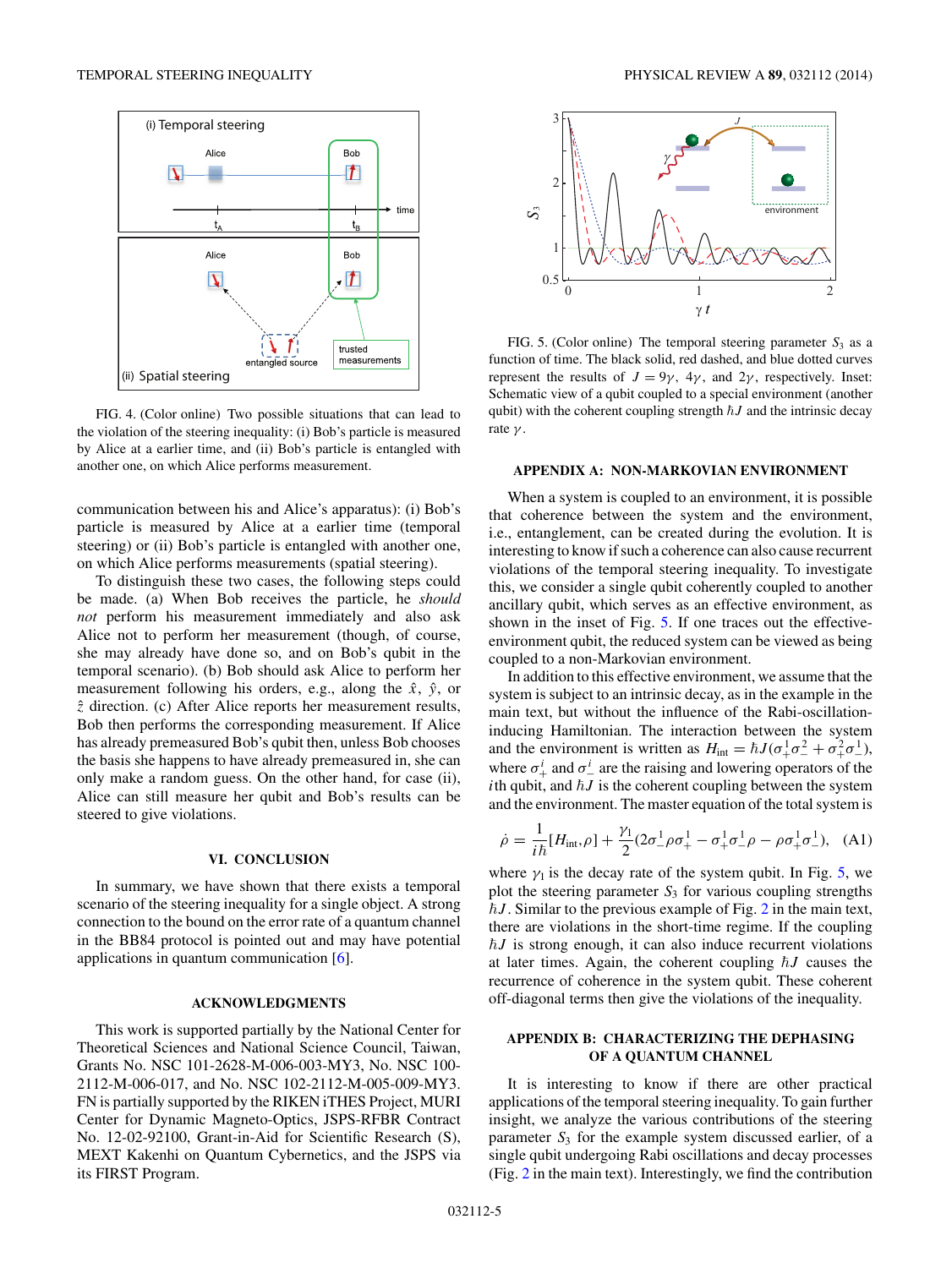<span id="page-5-0"></span>from the measurement in the *x*ˆ direction is *independent* of the coherent Rabi frequency *g* and takes the simple form

$$
E[(B_{i,t_B})^2_{A_{i,t_A}=\hat{x}}] = \exp(-2\gamma t),
$$
 (B1)

while the contributions from the measurements in the  $\hat{z}$  and  $\hat{y}$ directions,

$$
E\left[\left\langle B_{i,t_B}\right\rangle^2_{A_{i,t_A}=\hat{y}}\right] \quad \text{and} \quad E\left[\left\langle B_{i,t_B}\right\rangle^2_{A_{i,t_A}=\hat{z}}\right],\tag{B2}
$$

are functions of both *g* and *γ* .

This means that the measurements in the  $\hat{x}$  direction are independent of the coherent tunneling amplitude *g*, and allow us to extract information about the dephasing rate *γ* of the channel if we know in advance the axis of the coherent tunneling.

Generally speaking,  $E[\langle B_{i,t_B} \rangle^2_{A_{i,t_A}=\hat{x}}], E[\langle B_{i,t_B} \rangle^2_{A_{i,t_A}=\hat{y}}],$  and  $E[\langle B_{i,t_B} \rangle_{A_{i,t_A}=\hat{z}}^2]$  are influenced by both coherent and incoherent properties of the channel. Therefore, the value of the steering parameter can be used as an approximate indicator of how good a channel is. For example, if the value of the steering parameter  $S_2$  is very close to 2 after the qubit passes through the channel, one can expect it does not lose much of its coherence, and hence dephasing and losses are low. One can, in principle, check  $S_2$  with and verify the quality of the channel, rather than doing full process tomography [\[30\]](#page-6-0). How this scales to larger dimensional systems is an interesting open problem.

## **APPENDIX C: METHOD FOR ASSESSING STEERING AND ERROR RATES IN THE BB84 PROTOCOL**

We now show a method for calculating the average error rate  $R_{\text{err}}$  and the temporal steering parameter  $S_2$  in the BB84 protocol. Throughout this Appendix, the temporal behavior of all quantities will be calculated in the Schrödinger picture.

Let us describe the BB84 protocol in terms of a quantum channel. A quantum object is initially prepared as a density matrix  $\rho_0$ . Subsequently, Alice performs her projective measurement on  $\rho_0$ , interacting a probe (ancillary) qubit with the object and measuring the probe system destructively. As a result, the object becomes a pure state  $\rho_{A,i,a} = \Pi_{i,a}$ , with probability  $P^{\mathbb{Q}}(A_{i,t_{\mathbb{A}}}=a) = \text{Tr}(\Pi_{i,a}\rho_0)$ . The operator  $\Pi_{i,a}$  is the projector onto the eigenvector of the *i*th component of the 2  $\times$  2 Pauli matrix ( $i = \hat{z}, \hat{x}$ ). When  $i = \hat{z}$ , for example, we find that  $\Pi_{\hat{z},a} = |\hat{z},a\rangle \langle \hat{z},a|$ , with  $\sigma_z |\hat{z},a\rangle = a |\hat{z},a\rangle$  and  $a = \pm 1$ . Between Alice and Bob, Eve tries to eavesdrop the information sent. Eve's action can be described by a linear map. For an input state  $\rho$ , one may write this linear map as the Kraus representation [\[30\]](#page-6-0),

$$
\rho \mapsto \mathcal{E}(\rho) = (1 - p - q)\rho + q \pi_{\hat{z}}(\rho) + p \pi_{\hat{x}}(\rho), \quad (C1)
$$

with

$$
\pi_i(\rho) = \sum_a \Pi_{i,a} \rho \Pi_{i,a}, \ \ 0 \leqslant p,q \leqslant 1, \tag{C2}
$$

- [1] A. Einstein, B. Podolsky, and N. Rosen, [Phys. Rev.](http://dx.doi.org/10.1103/PhysRev.47.777) **[47](http://dx.doi.org/10.1103/PhysRev.47.777)**, [777](http://dx.doi.org/10.1103/PhysRev.47.777) [\(1935\)](http://dx.doi.org/10.1103/PhysRev.47.777).
- [2] J. S. Bell, Physics **1**, 195 (1964).

and  $p + q \leq 1$ . Therefore, Bob receives the density matrix  $\rho_{B,i,a} = \mathcal{E}(\rho_{A,i,a})$ . The process is assessed by the fidelity

$$
F(\rho_{A,i,a}, \mathcal{E}) = \text{Tr}\left(\sqrt{\rho_{A,i,a}} \rho_{B,\mu} \sqrt{\rho_{A,i,a}}\right)
$$
  
=  $(1 - p - q) + q \langle i, a | \pi_z(\rho_{A,i,a}) | i, a \rangle$   
+  $p \langle i, a | \pi_x(\rho_{A,i,a}) | i, a \rangle$ . (C3)

When this quantity is unity, the protocol completely works for a specific input state  $\rho_{A,i,a}$ . The error rate  $R_{\text{err}}$  is the mean value of  $(1 - F)$  over all possible input states.

The fidelity  $(C3)$  is calculated as follows. First, we focus on the formula

$$
|\langle i, a | j, b \rangle| = \delta_{i,j} \delta_{a,b} + \frac{1}{\sqrt{2}} (1 - \delta_{i,j}).
$$
 (C4)

The second term comes from the fact that  $|\hat{z}, a\rangle$  and  $|\hat{x}, a\rangle$ are the elements of the mutually unbiased basis in a two-level system [\[20\]](#page-6-0). Using this formula, we obtain

$$
\langle i, b | \pi_j(\rho_{i,a}) | i, b \rangle = \delta_{i,j} \text{Tr} \left( \Pi_{j,b} \rho_{i,a} \right) + \frac{1}{2} (1 - \delta_{i,j}). \tag{C5}
$$

Furthermore, we have  $\text{Tr}(\Pi_{i,a} \rho_{A,i,a}) = 1$ , since  $\rho_{A,i,a} = \Pi_{i,a}$ . Thus,

$$
F(\rho_{A,i,a}, \mathcal{E}) = 1 - q \frac{1 - \delta_{i,\hat{z}}}{2} - p \frac{1 - \delta_{i,\hat{x}}}{2}.
$$
 (C6)

It indicates that errors occur whenever Eve's measurement operators do not commute with Alice's density matrix. Since  $F(\rho_{A,i,a}, \mathcal{E})$  does not depend on *a* and  $\sum_{a} P^{Q}(A_{i,t_{A}} = a) = 1$ , the average error rate is

$$
R_{\text{err}} = \frac{1}{2} \sum_{i,a} P^{\text{Q}}(A_{i,t_{\text{A}}} = a)(1 - F) = \frac{1}{4}(p + q). \tag{C7}
$$

We turn to the expectation value of  $B_i$  conditioned by Alice's result,

$$
\langle B_{i,t_{\rm B}} \rangle_{A_{i,t_{\rm A}}=a} = \text{Tr} \, (\sigma_i \, \rho_{\text{B},i,a}). \tag{C8}
$$

Using Eq.  $(C5)$ , we find that

$$
\langle B_{i,t_{\rm B}} \rangle_{A_{i,t_{\rm A}}=a} = (1 - p - q) \text{Tr} \left( \sigma_i \rho_{\text{A},i,a} \right)
$$

$$
+ q \sum_{b=\pm 1} b \langle i,b | \pi_{\hat{z}} \left( \rho_{\text{A},i,a} \right) | i,b \rangle
$$

$$
+ p \sum_{b=\pm 1} b \langle i,b | \pi_{\hat{x}} \left( \rho_{\text{A},i,a} \right) | i,b \rangle
$$

$$
= a[(1 - p - q) + \delta_{i,\hat{z}} q + \delta_{i,\hat{x}} p]. \quad (C9)
$$

In this derivation, we also use the fact  $\sigma_{i,a}$   $\rho_{A,i,a} = a \rho_{A,i,a}$ . Since  $a = \pm 1$ , the conditional expectation squared does not depend on *a*. Thus, the temporal steering parameter is

$$
S_2 = \sum_{i=\hat{z},\hat{x}} \sum_{a=\pm 1} P^{\mathbb{Q}}(A_{i,t_{\mathbb{A}}}=a) \left[ \langle B_{i,t_{\mathbb{B}}}\rangle_{A_{i,t_{\mathbb{A}}}=a} \right]^2
$$
  
=  $(1-p)^2 + (1-q)^2$ . (C10)

[3] A. Aspect, P. Grangier, and G. Roger, [Phys. Rev. Lett.](http://dx.doi.org/10.1103/PhysRevLett.47.460) **[47](http://dx.doi.org/10.1103/PhysRevLett.47.460)**, [460](http://dx.doi.org/10.1103/PhysRevLett.47.460) [\(1981\)](http://dx.doi.org/10.1103/PhysRevLett.47.460); G. Weihs, T. Jennewein, C. Simon, H. Weinfurter, and A. Zeilinger, *[ibid.](http://dx.doi.org/10.1103/PhysRevLett.81.5039)* **[81](http://dx.doi.org/10.1103/PhysRevLett.81.5039)**, [5039](http://dx.doi.org/10.1103/PhysRevLett.81.5039) [\(1998\)](http://dx.doi.org/10.1103/PhysRevLett.81.5039); M. A. Rowe *et al.*,